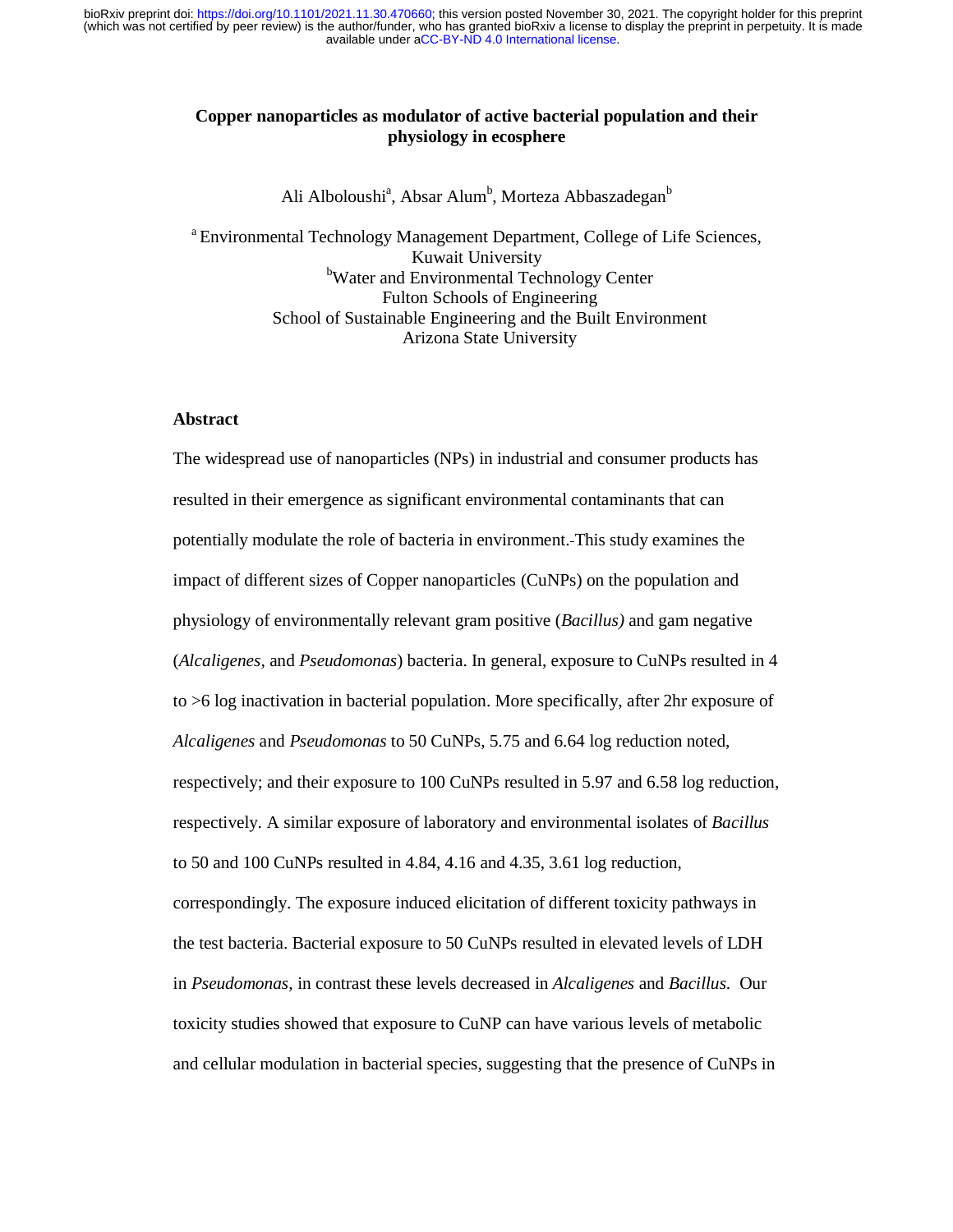environment can potentially impact the pollutants-attenuation-role of bacteria in environments such as wastewater biological treatment processes.

**KEYWORDS:** Copper Nanoparticles, *Bacillus, Alcaligenes, Pseudomonas,* toxicity mechanism

# **Introduction**

Widespread use of nanoparticles (NPs) in agricultural, industrial and consumer products results in the release of huge quantities of NPs in environment. The NPs species have been recognized as significant contaminants in wastewater and sludge (EPA 2003; Roco 2007; Westerhoff et al., 2009). They are known to impact biological activities at molecular, cellular, organism/system??, and ecological levels (Aruoja, et al., 2015; Bhuvaneshwari, 2016; Joonas et al., 2019; Ren et al., 2009). Unabated release of heavy metal-containing nanoparticles (mNPs) into the wastewater can have detrimental consequences on the normal bio-ecological processes. Increased prevalence of mNPs can potentially alter a range of ecologically beneficial roles played by bacteria, including the normal function of wastewater treatment processes, natural attenuation of pollutants and mineral cycling. The functional role of mNPs in the ecological processes have been broadly studied under laboratory and small-scale field studies; there is a need for investigating these impacts under well-defined experimental conditions (Alum et al., 2018).

Copper nanoparticles (CuNPs) are widely used in industrial applications such as semiconductors, heat transfer fluids in machine tools, metal catalysts, and even in the area of public health as biocidal preparations (Aruoja et al., 2009; Kim et al., 2011).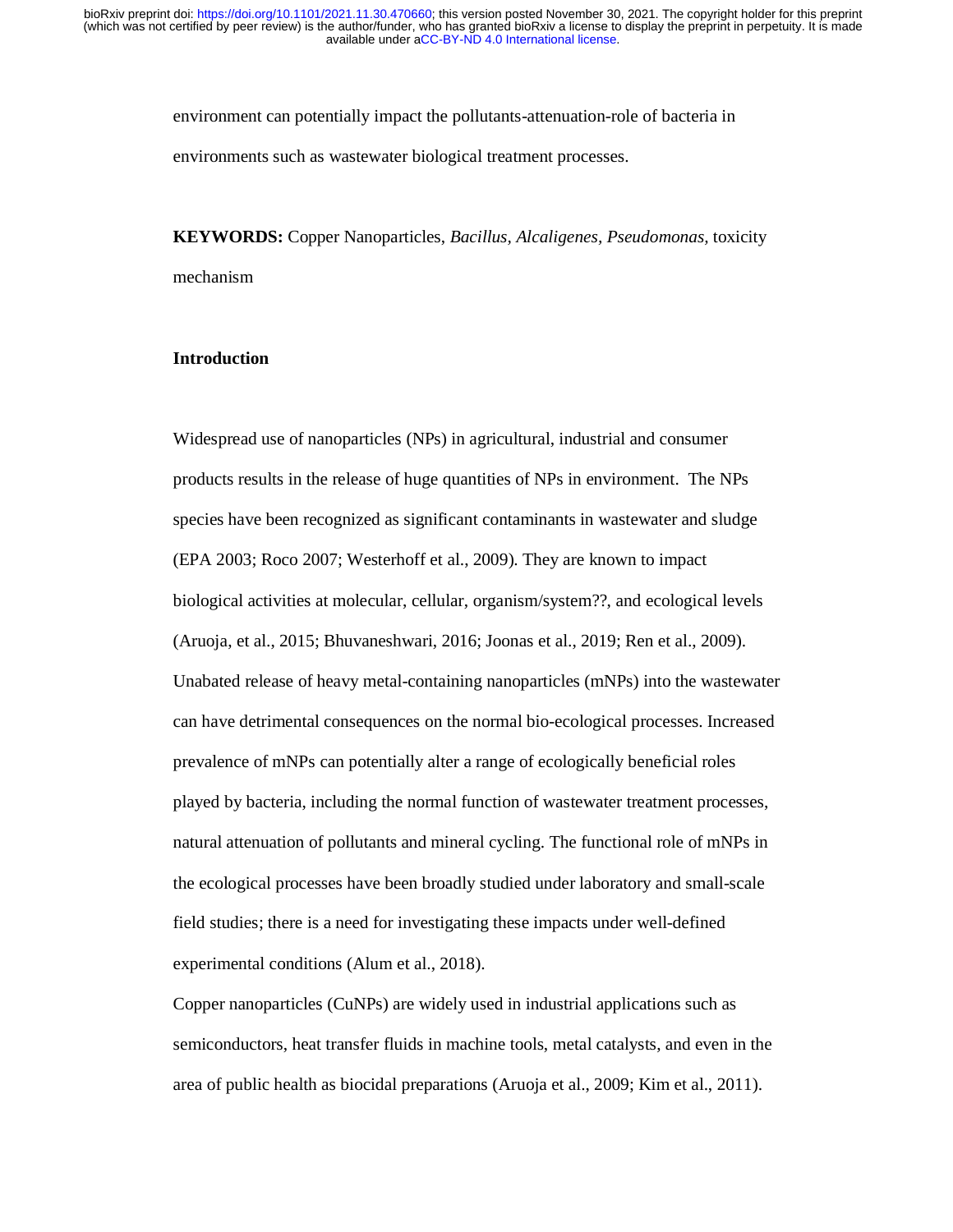In addition, a large amount of CuNPs is continuously released from the automobile brake systems (Denier et al., 2007; Grigratos and Matini 2015). These facts make CuNPs a good candidate for studying their potential adverse effects on bio-geoecology of surface and waste waters (Brown et al., 1995; Gilbertson et al., 2016).

The objective of this study was to investigate the adverse impacts of CuNPs on the laboratory isolates of *Bacillus, Alcaligenes,* and *Pseudomonas* and field isolates of *Bacillus*. The study also measured the role of various environmental conditions, such as pH, temperature, and light exposure on the mNPs role in environment.

#### **Materials and Methods**

#### **Bacterial Strains**

Pure cultures of *Bacillus subtilis* (ATCC 23059), *Alcaligenes faecalis* (ATCC 8750), and *Pseudomonas aeruginosa* (ATCC 10145) were obtained from the American Type Culture Collection (ATCC, Rockville, MD). A *Bacillus* isolate from a local wastewater lagoon (Maricopa, AZ) was included in the study as a representative of environmental isolates for comparison purposes. The identity of environmental isolate was confirmed by molecular analyses such as polymerase chain reaction (PCR) and sequencing (data not shown).

## **Culture Preparation**

Working cultures of the selected bacteria were prepared by inoculating 0.1 ml of the over-night culture in 9.0 ml of the nutrient broth and incubated in a shaker-incubator (New Brunswick Scientific C24, Edison, NJ) (150 RPM @  $37^{\circ}$ C). Cultures were grown to an optical density of 0.8 to 1.0 at 600 nm, measured using a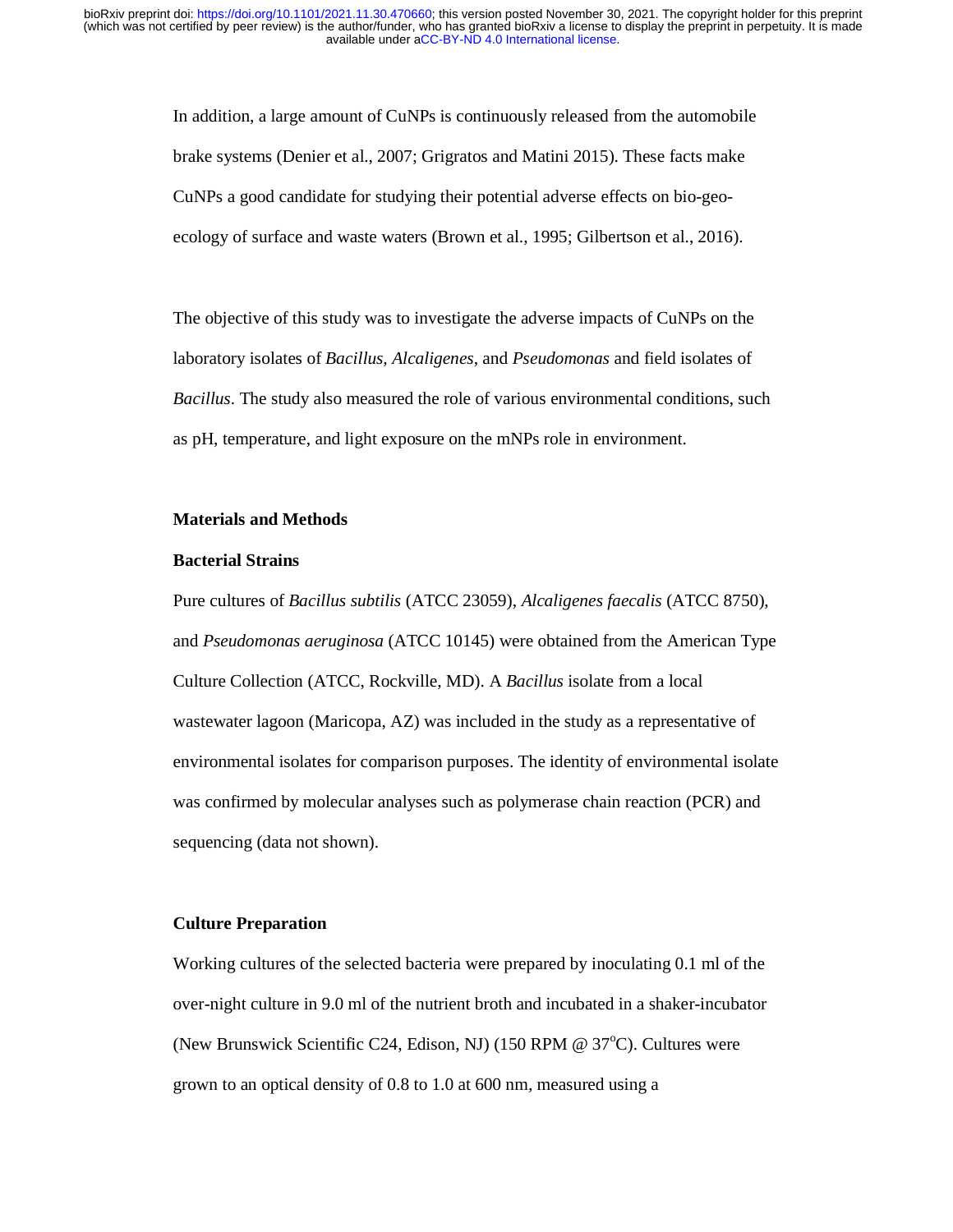spectrophotometer (Hach DR/4000U, Loveland, CO). Bacterial cells were harvested by centrifugation at 1500xg for 10 min; supernatants were discarded, and pellets were re-suspended in phosphate buffer (0.5M PBS).

#### **Characteristics of Copper Nanoparticles**

The CuNPs included in this study were spherical in shape with a diameter of 50 nanometer (50 CuNP) (Cat# 684007) and 100 nanometers (100 CuNP) (Cat# 634220) (Sigma Aldrich, Saint Louis, MO). Both types of CuNPs species have similar physicochemical characteristics including density (8.94 g/mL); resistivity (1.673 μΩcm at 20 $^{\circ}$ C); surface area (5-10 m<sup>2</sup>/g) and surface charge (+33mV). Identical physicochemical properties of both test CuNPs permitted to delineate the impact of particle size on their biological impact. Stocks of test CuNPs were kept at room temperature and suspended in PBS as needed. The distribution of CuNPs in reactor solution was determined by Dynamic Light Scattering technique and polydispersity index of 0.225 and 0.057 was recorded for sonicated stock and reactor sample.

## **Bacterial Exposure to CuNPs**

Exposure experiments were conducted in an axially rotating mixer (Rotamix, ATR Inc. Laurel, MD) operated at 40 RPM to ensure constant and even dispersal of CuNPs in the reaction volume throughout the experiment. In the exposure studies, use of the axially rotating mixer is critical as CuNPs tend to settle down in the peripheral zone of a stir mixer.

Each type of NPs (50 CuNPs and 100 CuNPs) was added to the individual reactor at a final concentration of 6mM (0.0036 mg per10 mL).

Total number of 50 CuNPs in each reactor = (total mass) x (density)<sup>-1</sup> x (volume)<sup>-1</sup>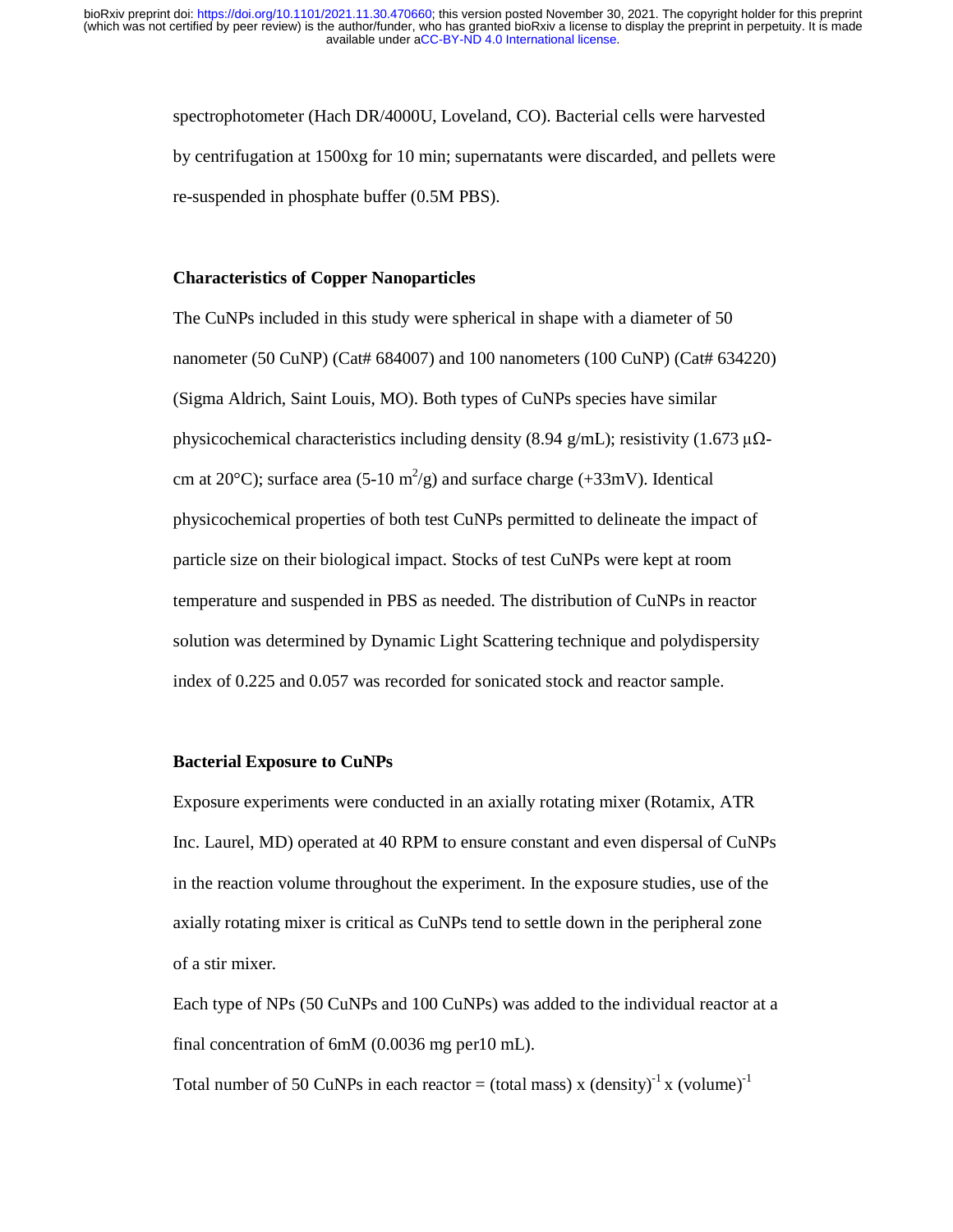$$
= (0.0036 \text{ mg}) \times (1 \times 10^{21} \text{ nm}^3) \times (8.94)^{-1} \times (1,000 \text{ mg})^{-1} \times (6.5 \times 10^4 \text{ nm}^3)^{-1}
$$

 $= 6.2x10^950 \text{ CuNPs}$ 

Total number of 100 CuNPs in each reactor = (total mass) x (density)<sup>-1</sup> x (volume)<sup>-1</sup>  $=(0.0036 \text{ mg}) \times (1 \times 10^{21} \text{ nm}^3) \times (8.94)^{-1} \times (1,000 \text{ mg})^{-1} \times (5.2 \times 10^5 \text{ nm}^3)^{-1}$ 

 $= 7.7x10^8 100 \text{ CuNPs}$ 

Exposure experiments were conducted in individual reactors containing 50 or 100 nm CuNPs spiked with washed bacteria at a concentration of  $1 \times 10^9$  CFU/mL. The control reactor was operated under similar experimental conditions with no CuNPs added. Samples were collected at 20, 40, 60, 90, and 120 min contact time from each reactor and analyzed in duplicate assays for viable bacterial counts using membrane filtration.

## **Membrane Filtration for Bacteria**

Samples were analyzed for target bacteria by filtering samples through a 47 mm cellulose acetate membrane with 0.47 µm pore size. Each membrane was placed on appropriate selective agar media plate and incubated at  $37^{\circ}$ C for 24-48 hours. After the incubation, colonies were counted and recorded as viable bacterial counts for each exposure time.

#### **CuNP Toxicity Pathways**

The toxicity of CuNPs was studied by examining their; 1) interaction with the ligands on bacterial cell surface; 2) impairment cellular defense mechanisms; 3) interference with the cellular energy pathways. Washed bacterial cells were exposed to CuNPs for a specified time and exposed cells were analyzed for the metabolic activities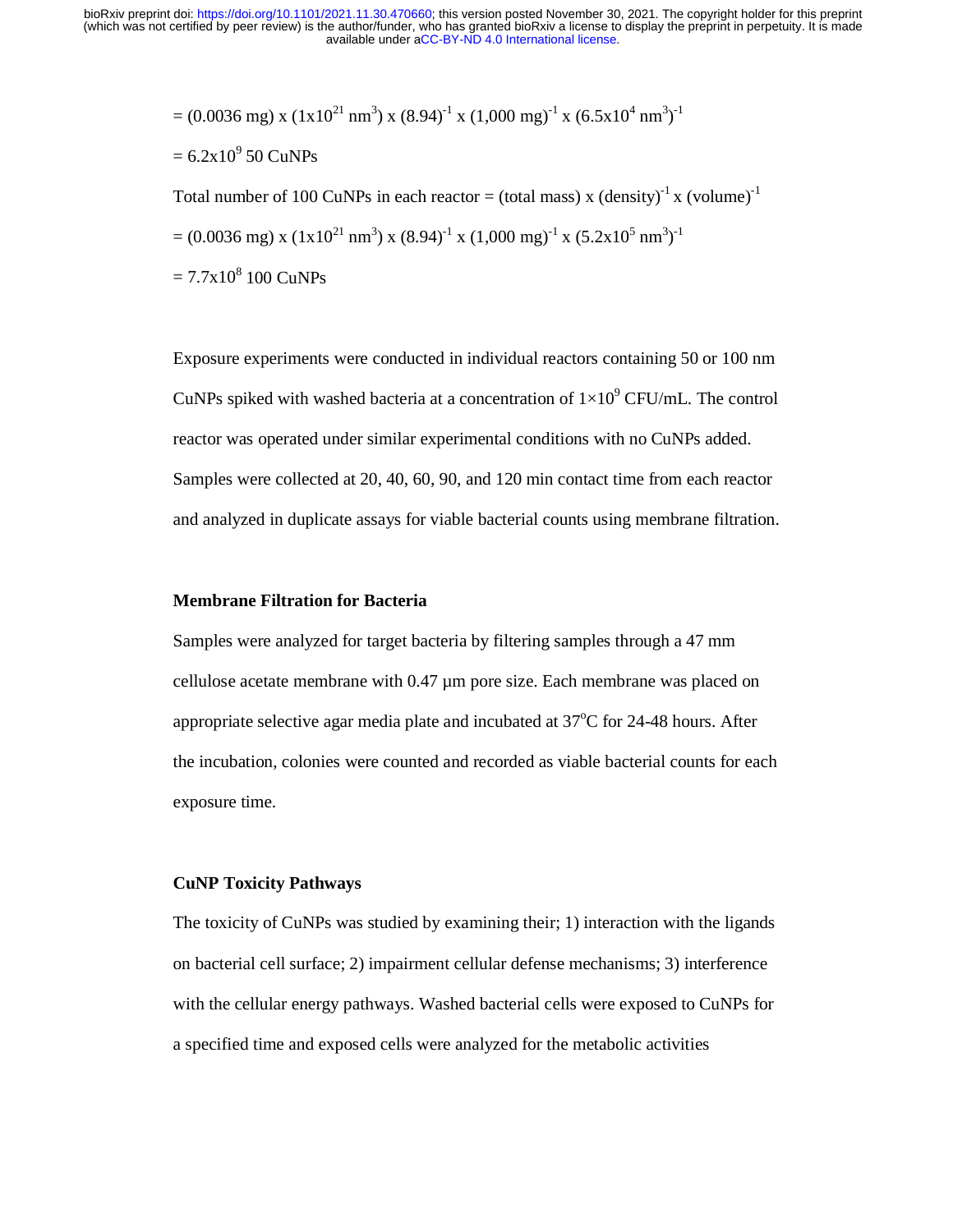including lactic dehydrogenase, glutathione reductase enzyme and NAD(P)Hdependent oxidoreductase.

#### **Lactic Dehydrogenase Assay**

After exposure to CuNPs, damage to bacterial cell membrane was determined using the Lactic Dehydrogenase based Cellular In Vitro Toxicology Assay Kit, (Sigma-Aldrich, Saint Louis, MO). The assay was performed according to the manufacturer's instructions with slight optimization for detecting the total LDH in bacteria cells and samples suspension.

## **Glutathione Reductase Assay**

The glutathione reductase (GR) enzyme protects cells against radicals. The level of GR in CuNPs exposed cells were determined using the Glutathione Assay Kit, (Cayman Chemical Company, Ann Arbor, MI). The analyses were performed according to the manufacturer's instructions. The absorbance readings for GR activity were normalized using the equation provided in the GR assay protocol: The actual extinction coefficient for NADPH at 340 nm adjusted for the path length of the solution in the cuvette =  $0.00622 \mu M^{-1}cm^{-1}x1cm = 0.00622$ 

## **MTT Assay**

The integrity of energy cycle in the CuNPs exposed bacterial cells was determined by quantify the activity of NAD(P)H-dependent oxidoreductase. The assay was performed using the MTT Cell Proliferation Assay Kit obtained from American Type Culture Collection (ATCC) (Manassas, VA). The kit was used according to the manufacturer's instructions.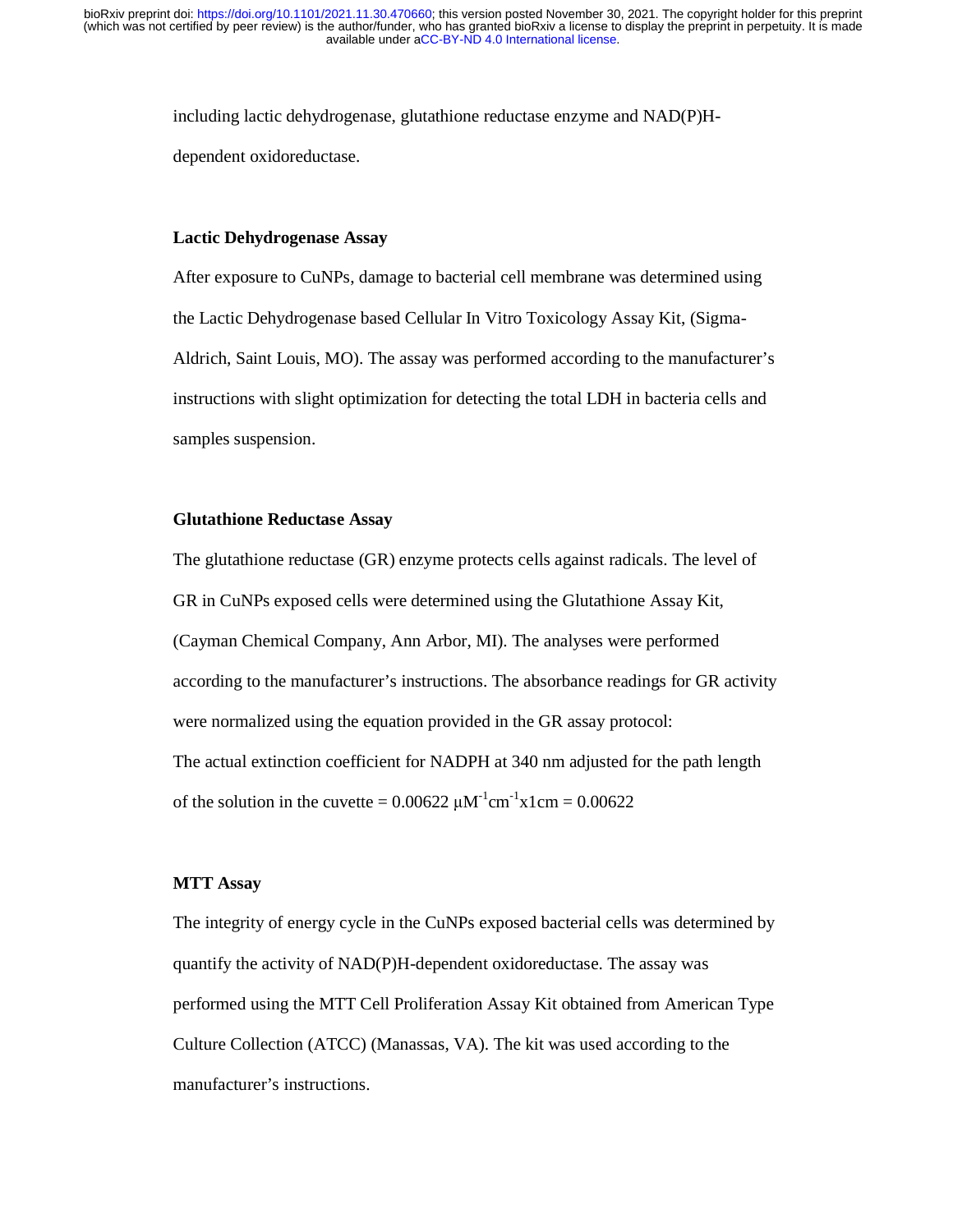#### **Scanning Electron Microscope**

The physical impact of 50 & 100 nm CuNPs on the *Bacillus* cells was visualized using scanning electron microscope (SEM) (Focused Ion Beam – Nova 200 – NanoLab - FEI) (Hillsboro, OR). The bacterial cells exposed to 50 & 100 nm CuNPs were deposited on aluminum stud and coated with gold using sputter coater (Denton Vacuum) (Moorestown, NJ). The samples were observed under the scanning electron microscope to locate CuNPs inside *Bacillus* cells. As a control, non-treated *Bacillus*  cells were identically processed and visualized. The treated and control samples were observed under SEM with XLD scan capabilities that allowed to detect the CuNPs inside the bacterial cell using Cu specific peaks in XLD scans.

# **Release of Cu2+ from CuNPs**

The kinetics of the Cu<sup>2+</sup> release from 50 & 100 nm CuNPs in aqueous solution (0.5M) PBS buffer) was studied using Cupric Ion Selective Electrode ( $Cu^{2+}$ -ISE) (Cole-Parmer, Vernon Hills, Illinois). The release of  $Cu^{2+}$  were studied under different conditions including light exposure, temperature, contact time, and medium acidity. The Cupric Ion Selective Electrode was used according to the manufacturer's instructions.  $Cu^{2+}$  complex formation was studied in 0.5M PBS and nano-pure water and calibration curves for both solutions were generated.

## **Results and Discussion**

## **Bacterial Inactivation by CuNPs**

The impact of 50 & 100 nm CuNPs on environmentally important gram-negative and gram-positive bacterial isolates was investigated. After short exposures to 50 and 100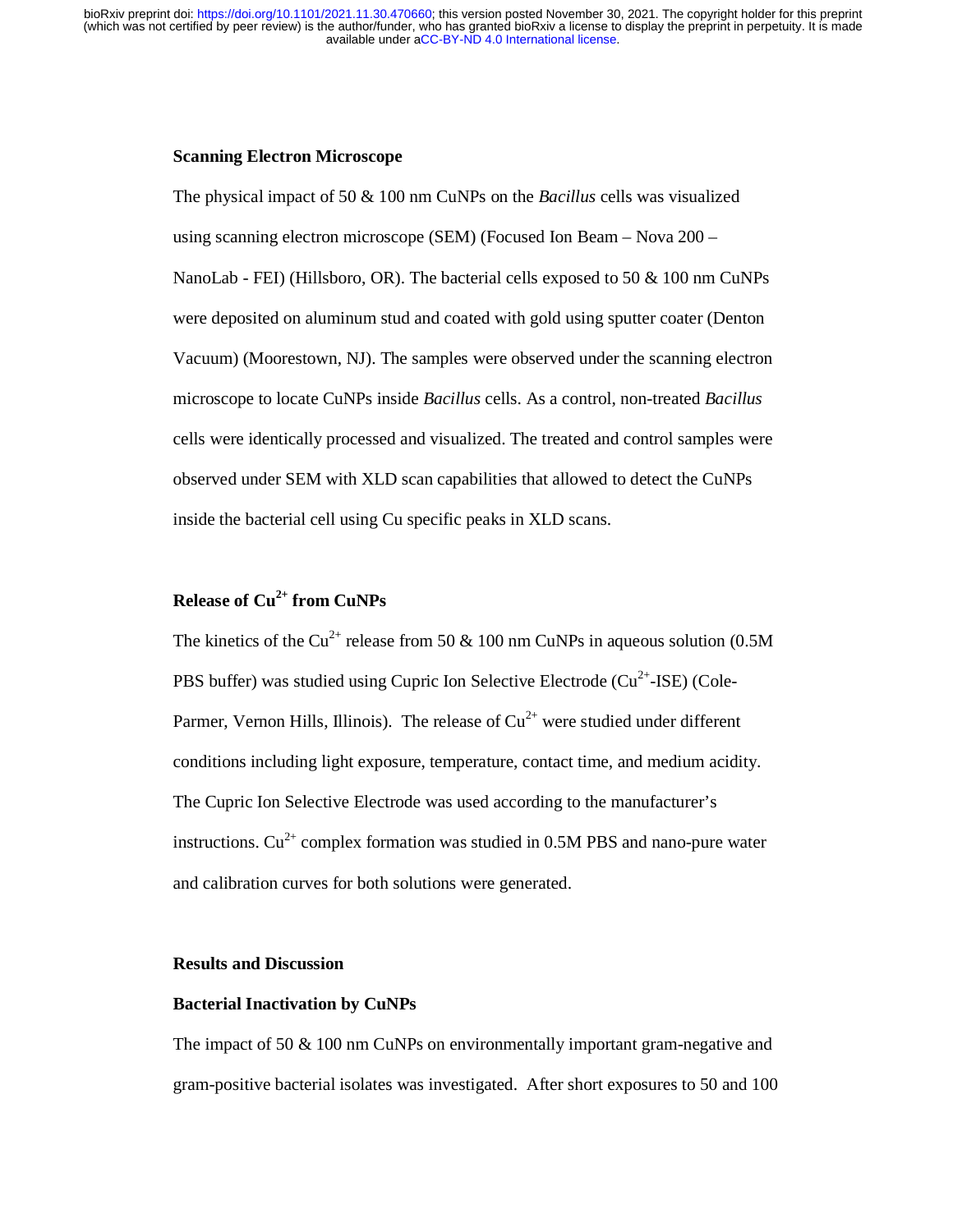CuNPs, *Bacillus, Alcaligenes,* and *Pseudomonas* showed differences in inactivation kinetics; however, after 120 min exposure, the cumulative bactericidal effect of both type of CuNPs appears to reach the same rate (Figure 1). The highest bactericidal effect of 50 and 100 CuNPs against laboratory isolates of *Alcaligenes,* and *Pseudomonas* was noted at 90 min. Whereas, for *Bacillus* the bactericidal effect peaked at 60 and 40 min for 50 and 100 CuNPs, respectively (Table 1).



Figure. 1. Bactericidal effects of 50 and 100 CuNPs on: A) *Bacillus* the laboratory isolate, B) *Bacillus* isolate from wastewater, C) *Alcaligenes* laboratory isolate*,* D) *Pseudomonas* laboratory isolate*.*

*Note:* The line graphs represent accumulative inactivation and the bar graphs represent inactivation between time intervals.

Table 1. Inactivation of laboratory and environmental isolates of G+ and G-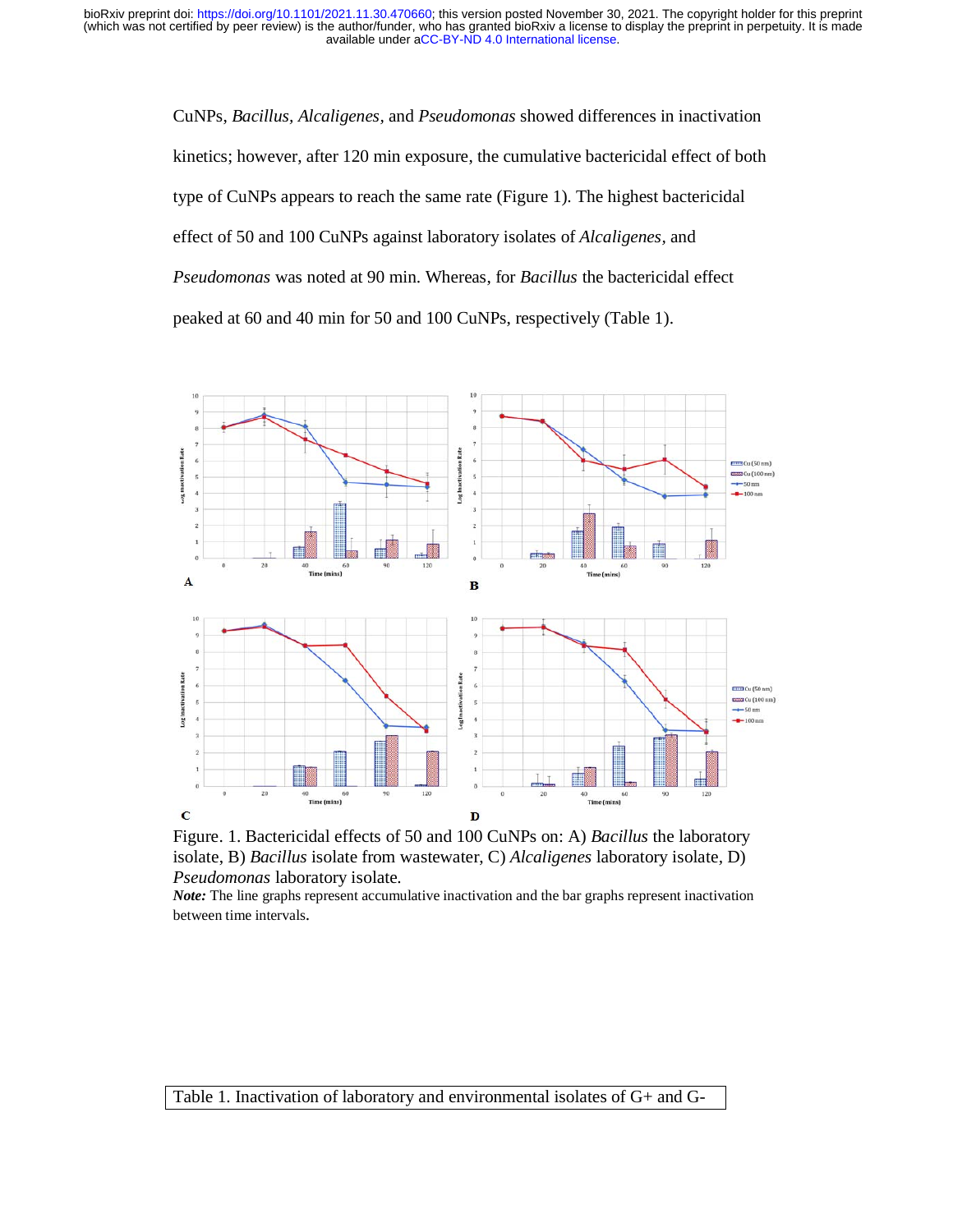| bacteria using 50 and 100 CuNPs         |                                   |                     |                                             |                     |  |  |
|-----------------------------------------|-----------------------------------|---------------------|---------------------------------------------|---------------------|--|--|
| <b>Bacterial Species</b>                | <b>Peak Inactivation</b><br>(min) |                     | <b>Total Reduction</b><br>Log <sub>10</sub> |                     |  |  |
|                                         | 50<br><b>CuNPs</b>                | 100<br><b>CuNPs</b> | 50<br><b>CuNP</b>                           | 100<br><b>CuNPs</b> |  |  |
|                                         |                                   |                     | S                                           |                     |  |  |
| <i>Bacillus</i> (Laboratory Isolate)    | 60                                | 40                  | 4.16                                        | 3.61                |  |  |
| Bacillus (Wastewater Isolate)           | 60                                | 40                  | 4.84                                        | 4.35                |  |  |
| <i>Alcaligenes</i> (Laboratory Isolate) | 90                                | 90                  | 5.75                                        | 5.97                |  |  |
| <i>Pseudomonas</i> (Laboratory Isolate) | 90                                | 90                  | 6.64                                        | 6.58                |  |  |

#### **Biocidal efficacy of CuNPs in Wastewater**

The bactericidal efficacy of 50 and 100 CuNPs were investigated in primary and secondary treated wastewater samples. In primary treated wastewater, after 2hr exposure to 50 or 100 nm CuNPs, the concentration of bacteria decreased from 6.3 to 2.7 & 6.3 to 3.1 logs, respectively (Figure 2). Whereas, in secondary treated wastewater, the concentration of bacteria decreased from 3.9 to 2.1 & 3.9 to 2.3 logs, respectively (Figure 2). In general, 50 CuNPs showed comparatively greater bactericidal effects than the100 CuNPs. Besides NPs size, the exposure conditions also appear to influence the antibacterial efficacy of CuNPs. Discontinuation of mixing resulted in increased bacterial concentrations in both primary and secondary treated wastewater samples. The high organic matter contents in these water samples supported the bacterial regrowth. However, resumption of mixing after 72 hr, again resulted in declined concentration of bacteria in both samples. The results highlight the role of the appropriate mixing conditions that ensures constant contact between the bacterial cells and the biocidal CuNPs.

Furthermore, the antibacterial impact of 50 CuNPs on *E. coli* in the sterilized primary and secondary treated wastewater samples was investigated. After 2 hr mixing with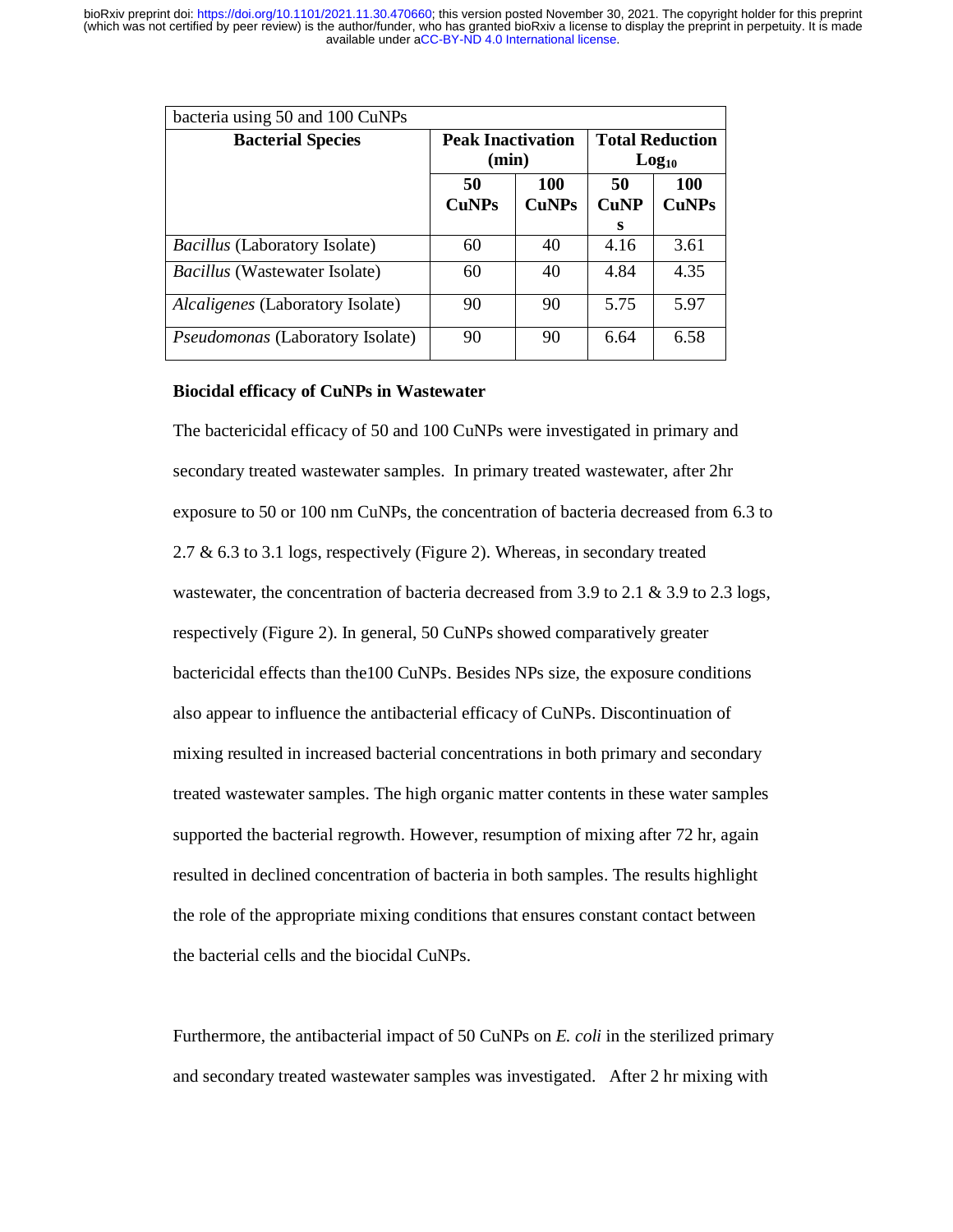50 CuNPs, *E. coli* concentration in the sterilized primary and the sterilized secondary treated wastewater decreased by 4.5 and 3.4 log, respectively (Figure 3). However, under both conditions, the concentration of *E. coli* increased after mixing was stopped for 24 hrs, and it continued to increase until mixing was restarted. This increase in bacterial numbers is thought to be due to the high level of organic matter in these samples which might have supported bacterial regrowth. Termination of mixing resulted in a rapid deposition of CuNPs at the bottom of the reactor while bacterial cells remained suspended in solution. The fact that antibacterial effect against *E. coli* is observed only under appropriate mixing condition, suggesting that CuNPs physical proximity to bacterial cells is critical for exerting bactericidal effect. Presence of CuNPs sediments at the bottom of the reactor did not have any bactericidal impact on planktonic bacterial population suspended in solution. The results clearly highlight the importance of appropriate mixing conditions under laboratory conditions and turbulence in aquatic system for continued biocidal impact of CuNPs in ecosystem.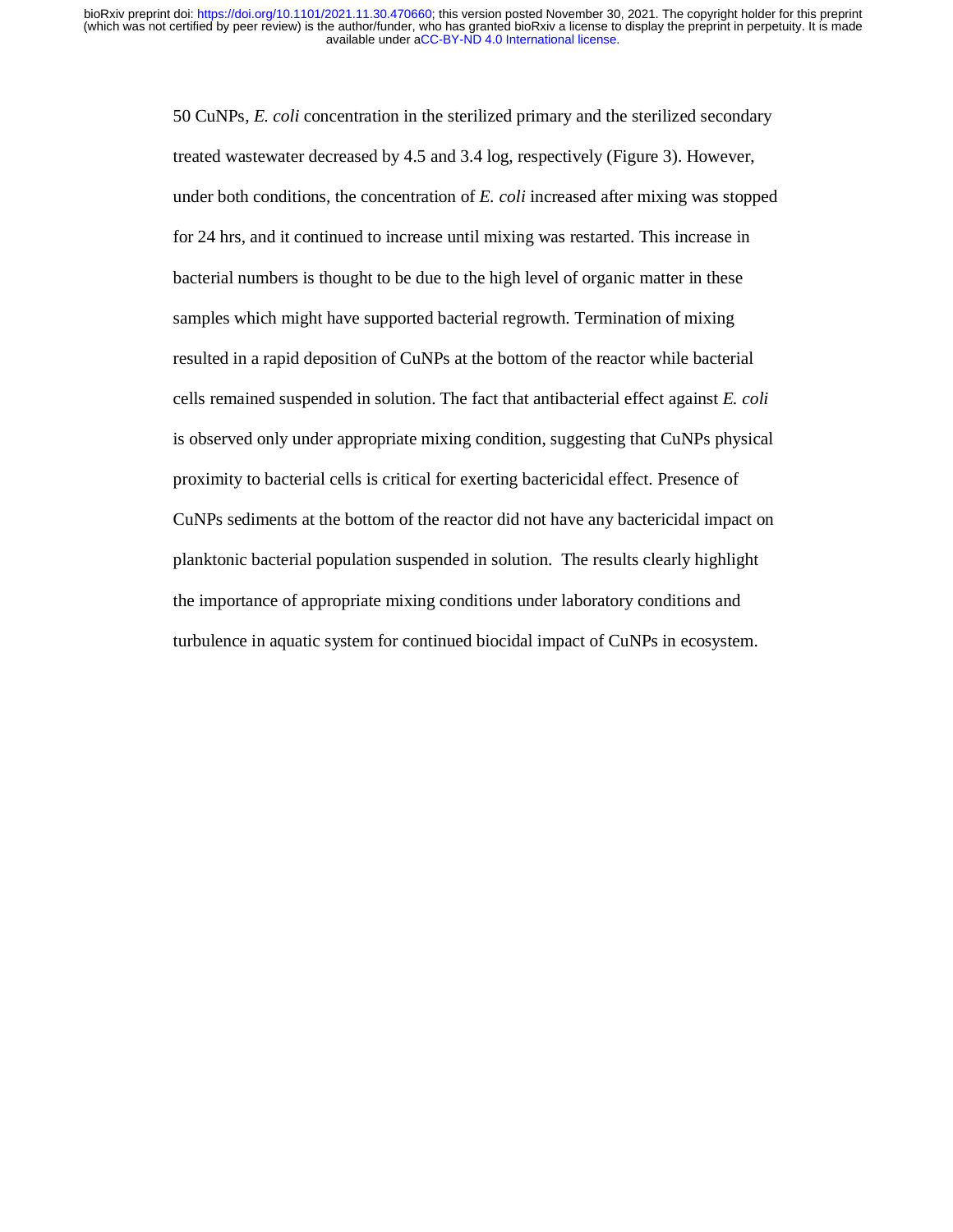

Figure 2 Effects of mixing conditions on the antibacterial efficacy of CuNPs in the primary and secondary treated wastewater samples, A) 50 CuNPs, B) 100 CuNPs*.* 

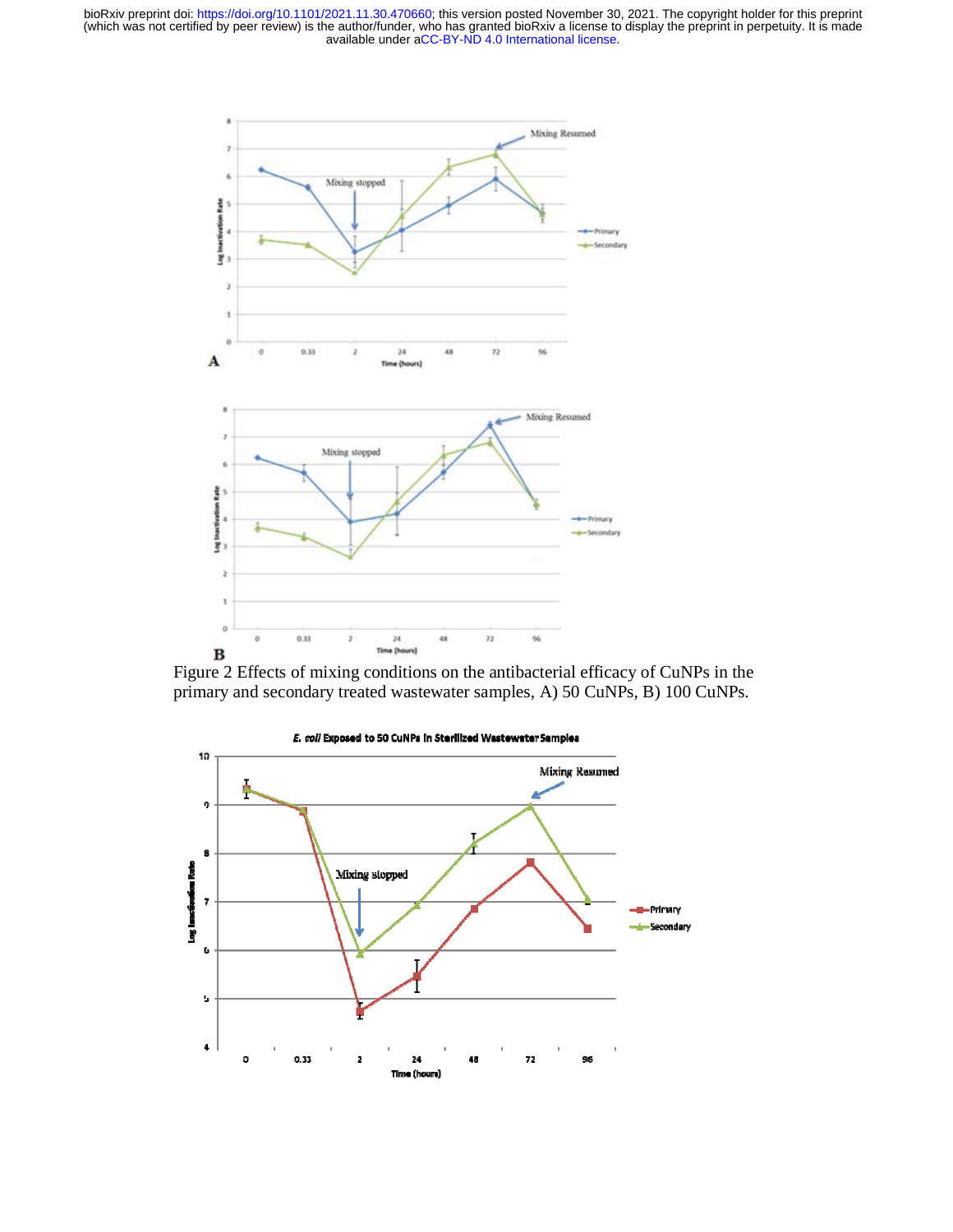Figure 3. Impact of mixing conditions on the biocidal efficacy of 50 CuNPs against *E. coli* in the sterilized primary and secondary treated wastewater samples*.*

# **Toxicity Pathways**

**LDH Assay:** CuNPs toxicity against gram+ and Gram- bacteria was studied using LDH assay. Exposure to 50 CuNPs resulted in decreased LDH levels in all the bacterial isolates investigated in this study except for *Pseudomonas*, (Table 2). The total LDH activities inversely correlated to the total viable cells remaining in the sample at any specified time. In the laboratory isolate of *Bacillus,* slightly lower LDH activities were noted compared to other laboratory bacterial isolates. This could be due to the difference in the stress response pathway used by bacterial strains to handle elevated levels of copper in cell. For example, copper stress results in the expression of copper-binding proteins (CuBPs) on the surface of some bacterial species such as *Pseudomonas* and *Vibrio;* however, no such CuBPs are expressed on the surface of *Bacillus* (Rensing and Gross, 2003)*.* Therefore, further molecular work is required to determine exact nature of such responses by different bacterial strains.

| Table 2: Elicitation of LDH activities in bacterial strains exposed to 50 and<br>100 CuNPs for 120 min. |          |           |  |  |  |
|---------------------------------------------------------------------------------------------------------|----------|-----------|--|--|--|
| Strain                                                                                                  | 50 CuNPs | 100 CuNPs |  |  |  |
| Bacillus (Lab. Isolate)                                                                                 |          |           |  |  |  |
| Bacillus (Field Isolate)                                                                                |          |           |  |  |  |
| <i>Alcaligenes</i> (Lab. Isolate)                                                                       |          |           |  |  |  |
| <i>Pseudomonas</i> (Lab. Isolate)                                                                       |          |           |  |  |  |
| $\frac{1}{\pi}$                                                                                         |          |           |  |  |  |

Note:  $\downarrow$  = decrease.  $\leftrightarrow$  = No change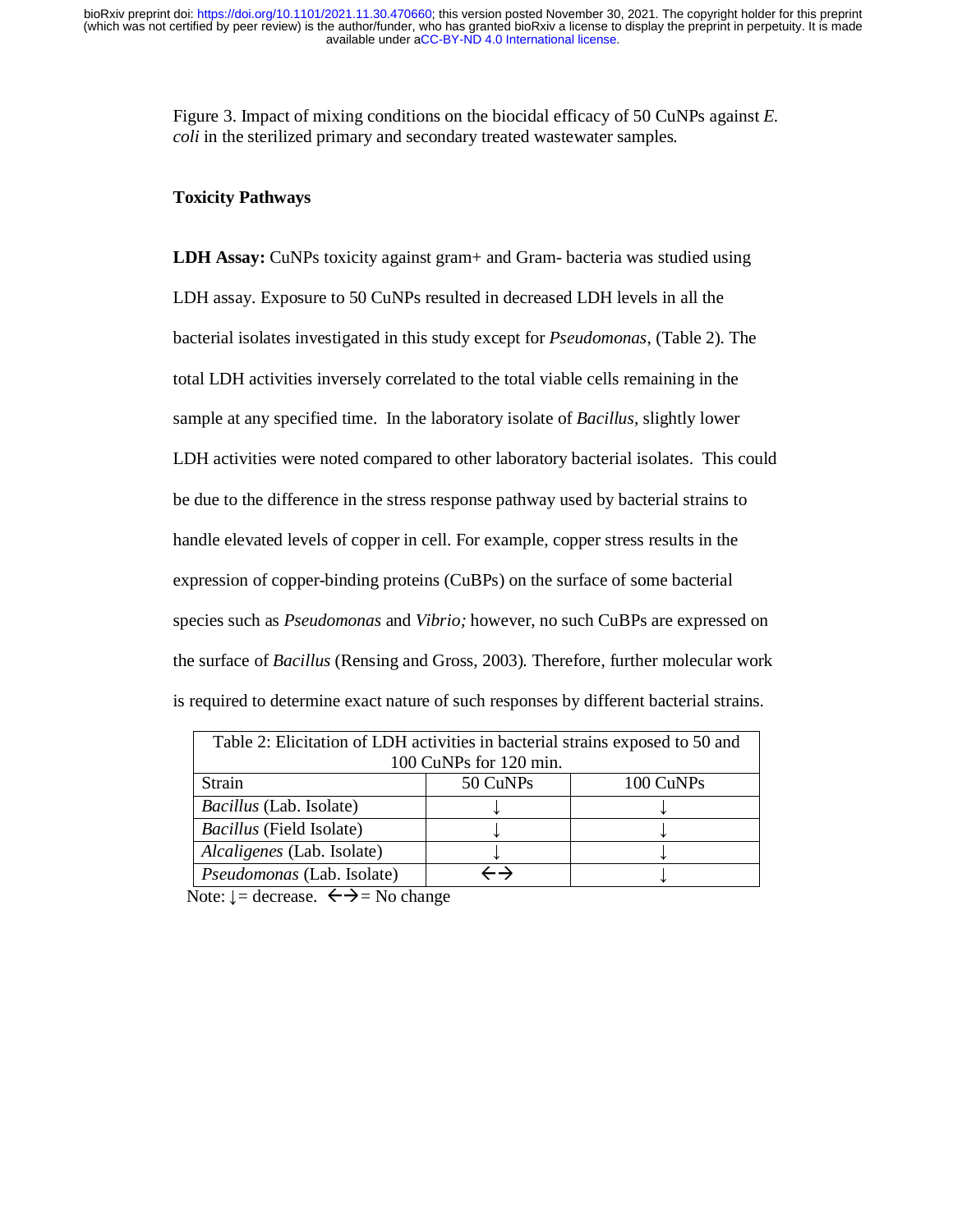

Figure 4. Metabolomic profile of bacteria after 120 min exposure to CuNPs, A) *Bacillus* laboratory isolate, B) *Bacillus* environmental isolate, C) *Alcaligenes* laboratory isolate*,* D) *Pseudomonas* laboratory isolate*.*

**GR Assay:** Impact of CuNPs exposure on glutathione reductase levels in the bacterial cells was studied. Exposure to 100 CuNPs resulted in elevated GR activities in field and laboratory isolates of *Bacillus*; however, exposure to 50 CuNPs caused such effect only in field isolate of *Bacillus* and not the laboratory isolates (Figure 4)*.*  Similarly, exposure to 100 CuNPs provoked elevated GR activity in *Alcaligenes* cells; however, exposure to 50 CuNPs did not produce such response. In general, the GR activities declined over exposure time. In case of *Pseudomonas,* GR activities remained unchanged after exposure to 50 and 100 CuNPs. The variations in GR induction levels among different species could be caused by many factors. For example, part of the glutathione may be derived from the culture medium consisting yeast extracts that are ordinarily rich in glutathione. Even though samples were washed, it is possible some glutathione from medium may still be attached to bacterial cells and interfered with the GR determinations. In addition, GR activities are species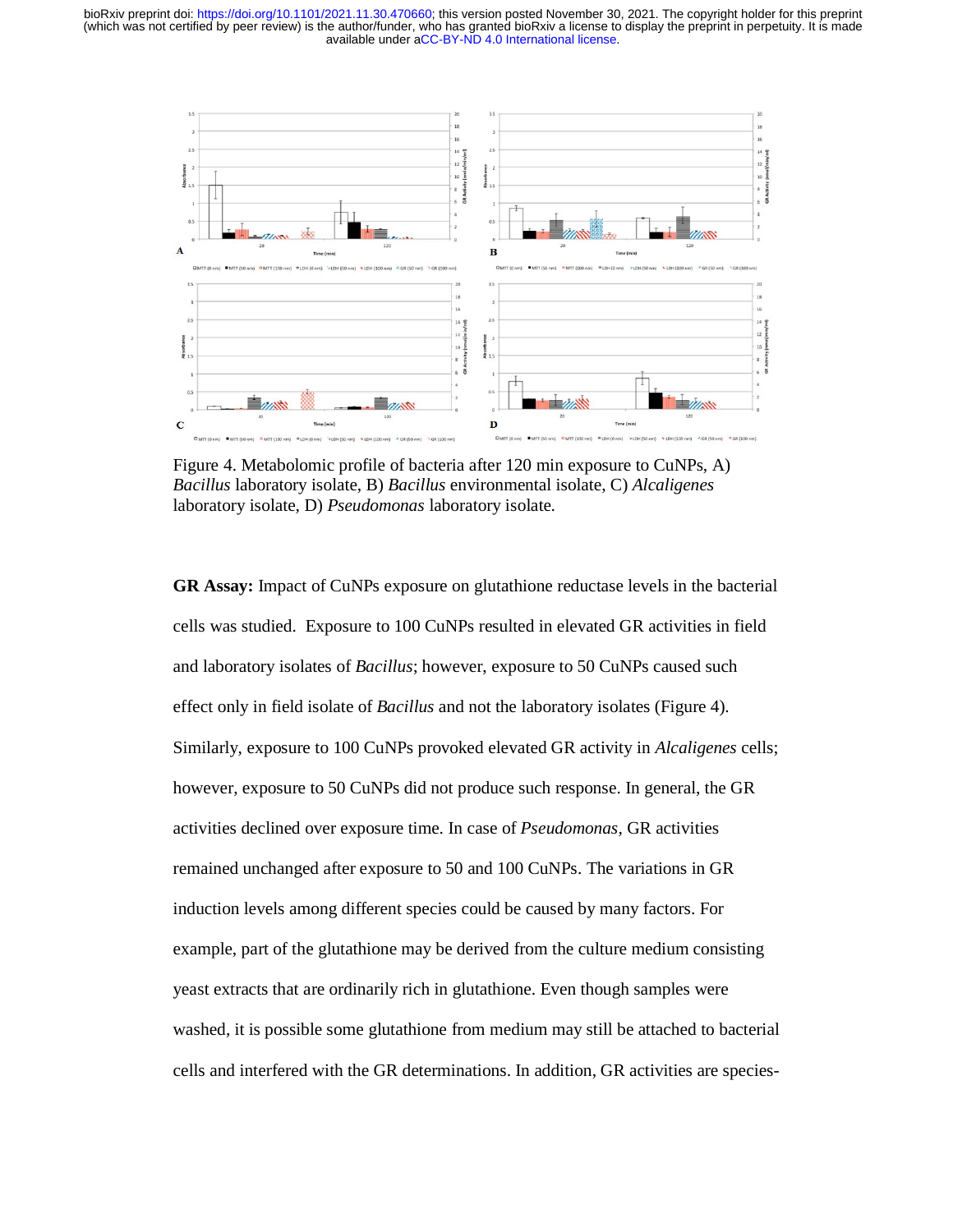specific, a wide range of bacteria lack glutathione while others may have a very small concentrations (Fahey et al., 1978).

**MTT Assay:** The impact of CuNPs exposure on bacterial energy metabolic pathways was studied using MTT as endpoint. In general, with increasing exposure time, the MTT activity increased in laboratory isolates of *Bacillus, Alcaligenes, and Pseudomonas* and decreased in field isolate of *Bacillus* (Figure 4). The levels of MTT activity in *Alcaligenes* cells were relatively low compared to the other bacterial strains included in this study. These results indicate that CuNPs may impact at different levels of energy pathway in different bacterial isolates.

# **Release of Cu2+ from CuNPs**

The release of  $Cu^{2+}$ from CuNPs in aqueous solution (0.5M PBS buffer) were examined and no detectable concentrations of  $Cu^{2+}$  were recorded under the conditions tested in this study (Table 3). Even extended exposure up to 200 hours did not result in release of any detectable  $Cu^{2+}$ ; however, a light-blue precipitate was formed at the bottom of the solution (Data not shown). The blue precipitate is copper hydroxide (Cu(OH)<sub>2</sub>,) which is formed by the reaction of Cu<sup>2+</sup> ions with OH<sup>-</sup> ions in water. This is an indication of  $Cu^{2+}$  ions release from CuNPs in aqueous solution; however, it is assumed that they are released at a slow rate and instantly react with OH ions in water, minimizing their possible role in bacterial inactivation.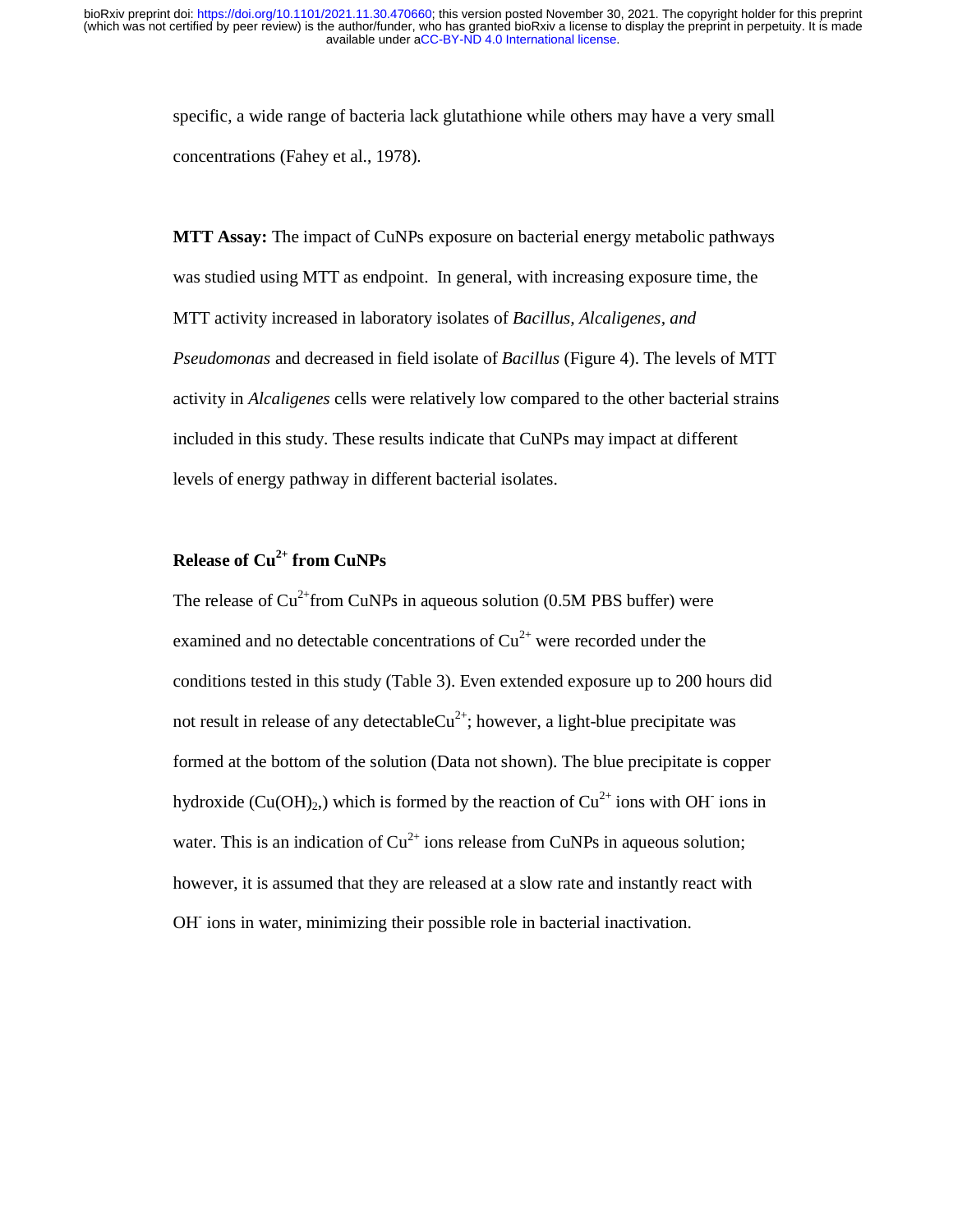| Lavie 5. Kinetics of Cu electric from 50 $\alpha$ Too fini Curves in 0.5 Net EDS<br>$Cu2+$ Concentration at 25 <sup>o</sup> C exposed to light |                             |                             |            |                                                 |                                                 |                          |                          |           |                   |
|------------------------------------------------------------------------------------------------------------------------------------------------|-----------------------------|-----------------------------|------------|-------------------------------------------------|-------------------------------------------------|--------------------------|--------------------------|-----------|-------------------|
| pH 7.44<br>pH 6.5<br>pH 8.5                                                                                                                    |                             |                             |            |                                                 |                                                 |                          |                          |           |                   |
| Contact                                                                                                                                        |                             | $Cu^{2+}$ Concentration (M) |            |                                                 | $\overline{\mathrm{Cu}}^{2+}$ Concentration (M) |                          | $Cu2+$ Concentration (M) |           |                   |
| Time                                                                                                                                           |                             | CuNPs (nm)                  |            | CuNPs (nm)                                      |                                                 | CuNPs (nm)               |                          |           |                   |
| (min)                                                                                                                                          | Control                     | 50                          | 100        | Control                                         | 50                                              | 100                      | Control                  | 50        | 100               |
| 20                                                                                                                                             |                             |                             |            |                                                 | 6.9E-07                                         | 1.1E-06                  |                          |           |                   |
| 40                                                                                                                                             |                             |                             | ND         | ND                                              | 7.9E-07                                         | 1.0E-06                  | ND                       |           |                   |
| 60                                                                                                                                             | ND                          | ND                          |            |                                                 | 7.9E-07                                         | 1.2E-06                  |                          | ND        | ND                |
| 90                                                                                                                                             |                             |                             |            |                                                 | 3.4E-07                                         | 7.9E-07                  |                          |           |                   |
| 120                                                                                                                                            |                             |                             |            | 4.1E-08                                         | ND                                              | 4.4E-07                  |                          |           |                   |
| $Cu2+$ Concentration at 37 <sup>o</sup> C exposed to light                                                                                     |                             |                             |            |                                                 |                                                 |                          |                          |           |                   |
| pH 7.4<br>pH 8.5<br>pH 6.5                                                                                                                     |                             |                             |            |                                                 |                                                 |                          |                          |           |                   |
| Contact<br>Time                                                                                                                                | $Cu^{2+}$ Concentration (M) |                             |            | $Cu2+$ Concentration (M)                        |                                                 | $Cu2+$ Concentration (M) |                          |           |                   |
| (min)                                                                                                                                          | CuNPs (nm)                  |                             | CuNPs (nm) |                                                 |                                                 | CuNPs (nm)               |                          |           |                   |
|                                                                                                                                                | Control                     | 50                          | 100        | Control                                         | 50                                              | 100                      | Control                  | 50        | 100               |
| 20                                                                                                                                             |                             | ND                          | ND         | <b>ND</b>                                       | 8.9E-07                                         | 1.3E-06                  | ND                       |           | 1.2E-06 1.7E-06   |
| 40                                                                                                                                             | <b>ND</b>                   | 3.5E-08                     |            | 7.9E-07                                         | 2.0E-06                                         | 2.3E-06                  | 7.9E-07                  |           | $2.3E-06$ 2.3E-06 |
| 60                                                                                                                                             |                             | 2.4E-07                     | 4.9E-07    | 1.2E-06                                         | 2.4E-06                                         | 2.5E-06                  | 1.5E-06                  |           | 2.7E-06 3.3E-06   |
| 90                                                                                                                                             |                             | 4.9E-07                     | 6.4E-07    | 1.2E-06                                         | 2.2E-06                                         | 2.1E-06                  | 1.4E-06                  | $3.1E-06$ | 3.1E-06           |
| 120                                                                                                                                            | 2.9E-07                     | 8.4E-07                     | 8.9E-07    | 1.6E-06                                         | 2.5E-06                                         | 2.1E-06                  | 1.9E-06                  |           | 3.4E-06 3.4E-06   |
|                                                                                                                                                |                             |                             |            | $Cu2+$ Concentration at 25 <sup>o</sup> C, Dark |                                                 |                          |                          |           |                   |
|                                                                                                                                                |                             | pH 7.4                      |            |                                                 | pH 6.5                                          |                          |                          | pH 8.5    |                   |
| Contact<br>Time                                                                                                                                | $Cu2+$ Concentration (M)    |                             |            | $Cu2+$ Concentration (M)                        |                                                 |                          | $Cu2+$ Concentration (M) |           |                   |
| (min)                                                                                                                                          | CuNPs (nm)                  |                             |            | CuNPs (nm)                                      |                                                 |                          | CuNPs (nm)               |           |                   |
|                                                                                                                                                | Control                     | 50                          | 100        | Control                                         | 50                                              | 100                      | Control                  | 50        | 100               |
| 20                                                                                                                                             |                             |                             |            |                                                 |                                                 |                          |                          |           |                   |
| 40                                                                                                                                             |                             |                             |            |                                                 |                                                 |                          |                          |           |                   |
| 60                                                                                                                                             | ND                          | ND                          | ND         | ND                                              | <b>ND</b>                                       | ND                       | ND                       | ND        | ND                |
| 90                                                                                                                                             |                             |                             |            |                                                 |                                                 |                          |                          |           |                   |
| 120                                                                                                                                            |                             |                             |            |                                                 |                                                 |                          |                          |           |                   |
| $Cu2+$ Concentration at 37 <sup>o</sup> C, Dark                                                                                                |                             |                             |            |                                                 |                                                 |                          |                          |           |                   |
|                                                                                                                                                |                             | pH 7.4                      | pH 6.5     |                                                 | pH 8.5                                          |                          |                          |           |                   |
| Contact<br>$Cu2+$ Concentration (M)<br>Time                                                                                                    |                             | $Cu2+$ Concentration (M)    |            |                                                 | $Cu2+$ Concentration (M)                        |                          |                          |           |                   |
| (min)                                                                                                                                          | CuNPs (nm)                  |                             | CuNPs (nm) |                                                 | CuNPs (nm)                                      |                          |                          |           |                   |
|                                                                                                                                                | Control                     | 50                          | 100        | Control                                         | 50                                              | 100                      | Control                  | 50        | 100               |
| 20                                                                                                                                             |                             | 6.0E-08                     | 1.1E-07    | 5.1E-07                                         | 1.5E-06                                         | 1.6E-06                  |                          |           |                   |
| 40                                                                                                                                             |                             | 2.6E-07                     | 4.1E-07    | 1.4E-06                                         | 1.3E-06                                         | 1.2E-06                  |                          |           |                   |
| 60                                                                                                                                             | ND                          | 3.1E-07                     | 3.1E-07    | 1.0E-06                                         | 1.2E-06                                         | 1.6E-06                  | ND                       | ND        | ND                |
| 90                                                                                                                                             |                             | 2.6E-07                     | ND         | 8.1E-07                                         | 1.3E-06                                         | 9.6E-07                  |                          |           |                   |
| 120                                                                                                                                            |                             | <b>NID</b>                  |            | 7.6E-07                                         | 6.1E-07                                         | 5.6E-07                  |                          |           |                   |

| Table 3: Kinetics of $Cu^{2+}$ release from 50 & 100 nm CuNPs in 0.5M PBS |  |  |
|---------------------------------------------------------------------------|--|--|

\*ND: No Ions Detected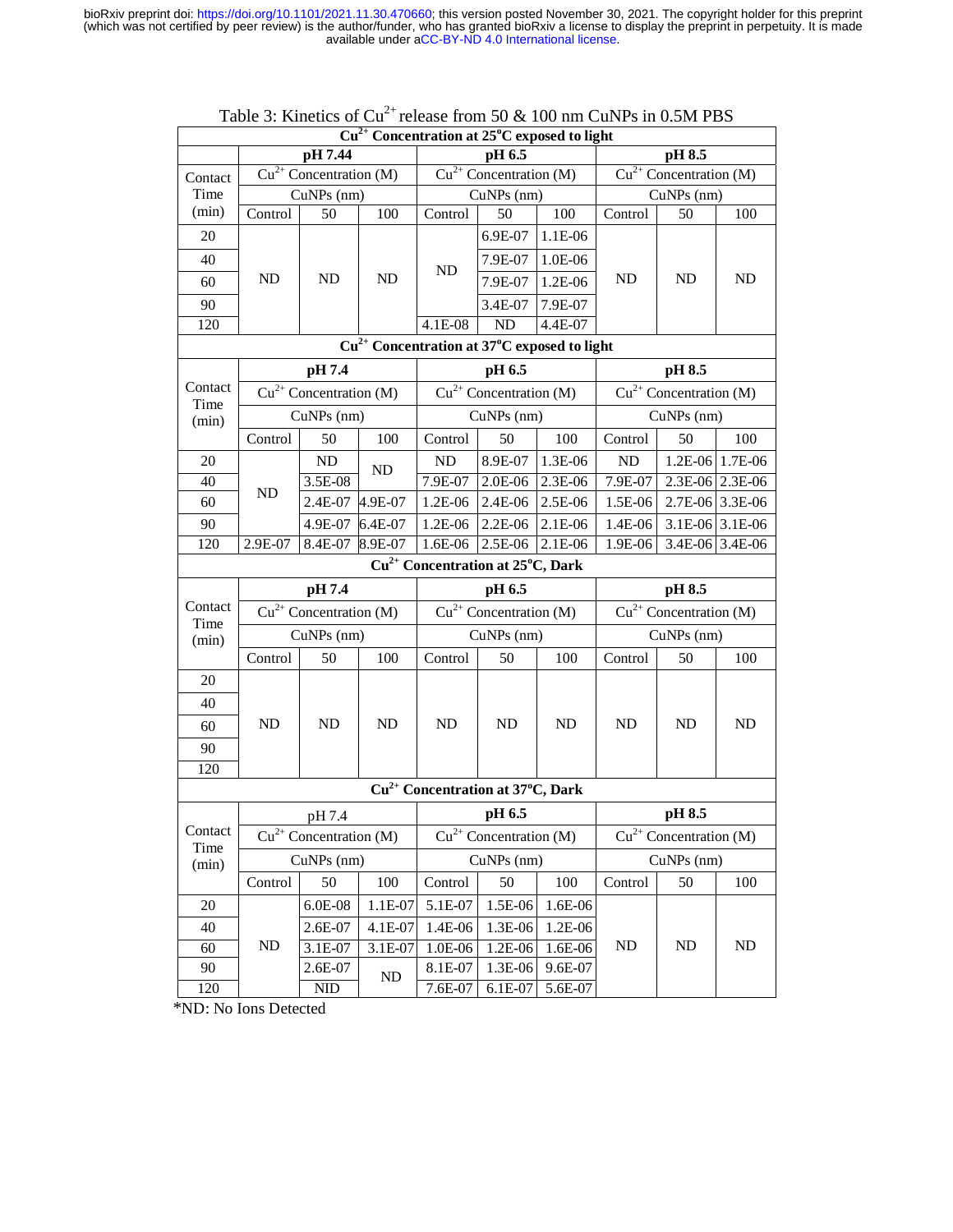## **Conclusions**

CuNPs play a significant role in many new technologies and their use has expanded rapidly over the last recent decades. Most studies on environmental impact of CuNPs have been focused on laboratory strains of bacteria. This study focuses on comparison between laboratory and wastewater isolates of gram-positive and gram-negative bacteria. Subtle differences in the response of laboratory and environmental bacterial isolates and inter-species variations in response to CuNPs were recorded. The study identifies differences in the toxicity elicitation pathway of CuNPs in different bacterial species. Additional studies are recommended for further understanding of these pathways by gene silencing studies, which were beyond the scope of this work.

#### **References**

Alum, A., A. Alboloushi and M. Abbaszadegan. 2018. Copper nanoparticles toxicity: Laboratory strains verses environmental bacterial isolates. *Journal of Environmental Science and Health Part A* 53(4):1-8

Aruoja, V., Dubourguier, H. C., Kasemets, K., & Kahru, A. (2009). Toxicity of nanoparticles of CuO, ZnO, and TiO2 to microalgae *Pseudokirchneriella Subcapitata*. *Science of The Total Environment*, 407**:** 1461-1468

Aruoja, V., Pokhrel S., Sihtmae, M., Mortimer, M., Madler, L., Kahru A. 2015*.*  Toxicity of 12 metal-based nanoparticles to algae, bacteria and protozoa. *Environ. Sci.: Nano*, 2: 630-644

Bhuvaneshwari, M., Bairoliya, S., Parashar, A., Chandrasekaran, N., Mukherjee, A. 2016. Differential toxicity of  $Al_2O_3$  particles on Gram-positive and Gram-negative sediment bacterial isolates from freshwater. *Environ. Sci. Pollut. Res*., 23: 12095- 12106

Brown, N. L., Barrett, S. R., Camacaris, J., Lee, B. T. O. & Rouch, D. A. (1995). Molecular genetics and transport analysis of the copper resistant determinant (*pco*) from *Escherichia coli* plasmid pRJ1004. *Molecular Microbiology, 17(6),* 1153-1166.

Denier van der Gon H, Hulskotte H, Visschedijk AJH, Schaap M. (2007). A revised estimate of copper emissions from road transport in UNECE-Europe and its impact on predicted copper concentrations. *Atmos Environ*. 41:8697–8710. doi: 10.1016/j.atmosenv.2007.07.033.